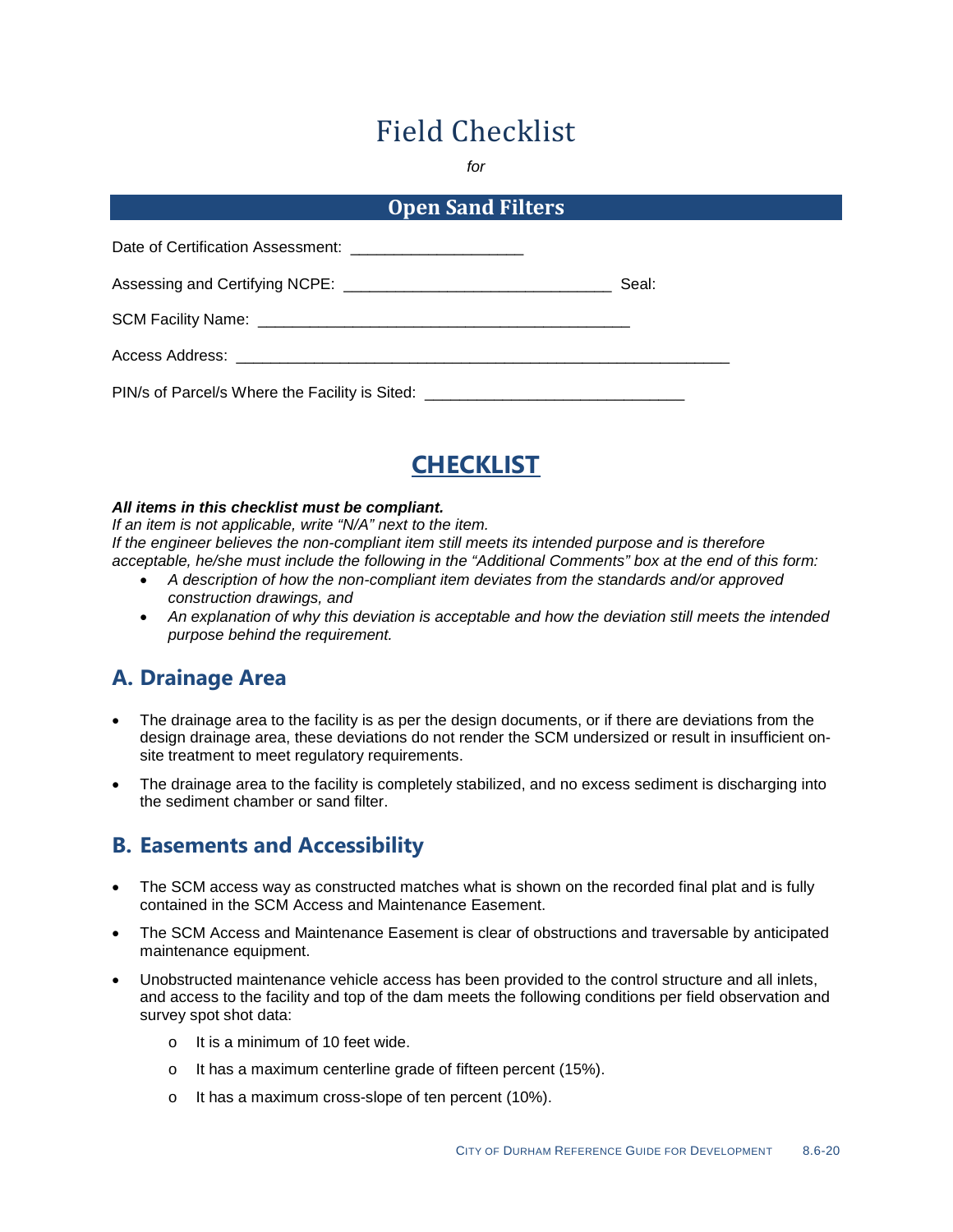• Unless it has been surfaced with gravel, asphalt, concrete, etc., in accordance with approved construction drawings, 85% of the SCM Access and Maintenance Easement has achieved a healthy stand of grass.

## **C. Sediment Chamber (Forebay)**

- The sediment chamber minimum size has been installed in accordance with the construction drawings.
- The depth of the sediment chamber is as specified in the construction drawings.
- The top of the forebay berm has been installed level, and 100% of the berm has either achieved a healthy stand of turf grass or been armored in accordance with the construction drawings.
- All accumulated sediment and other debris in the sediment chamber has been removed.
- All inlet pipes have been installed with appropriate end treatments, including curtain walls, in accordance with the approved construction drawings.
- All inlet pipes are well homed and securely attached/grouted to their headwalls/flared end sections. The joints are smoothly finished with no evidence of gaps, cracks, and spalling.

# **D. Sand Chamber**

- The sand chamber minimum size has been installed in accordance with the approved construction drawings.
- The sand chamber has been constructed such that the maximum head above the sand layer is in accordance with the approved construction drawings.
- The required sand, choking stone or filter fabric, and gravel layer(s) have been installed in accordance with the approved construction drawings, and there is no sediment in the sand chamber.
- The underdrain system has been installed in accordance with the approved construction drawings. All underdrain joints have glued watertight connections.
- Solid underdrain cleanouts have been installed in accordance with the approved construction drawings. Screw-on type (or otherwise approved) cleanout caps have been provided for all cleanout pipes.
- All side slopes leading to the sand chamber are no steeper than 3:1.
- Any flow splitters or bypass systems have been constructed in accordance with the approved construction drawings.
- Even flow distribution into the sand chamber has been provided in accordance with the construction drawings and is not creating scour in the sand chamber.
- •
- The filter has been observed by the certifying engineer on **Fill** in date to draw down the runoff from the first inch of rainfall (minimum) in a manner consistent with that specified in the approved construction drawings.

### **E. Dam Embankment**

- The narrowest top of dam width is  $\qquad \qquad$ .
- The steepest slope on the upstream face of the dam is  $\qquad \qquad$ .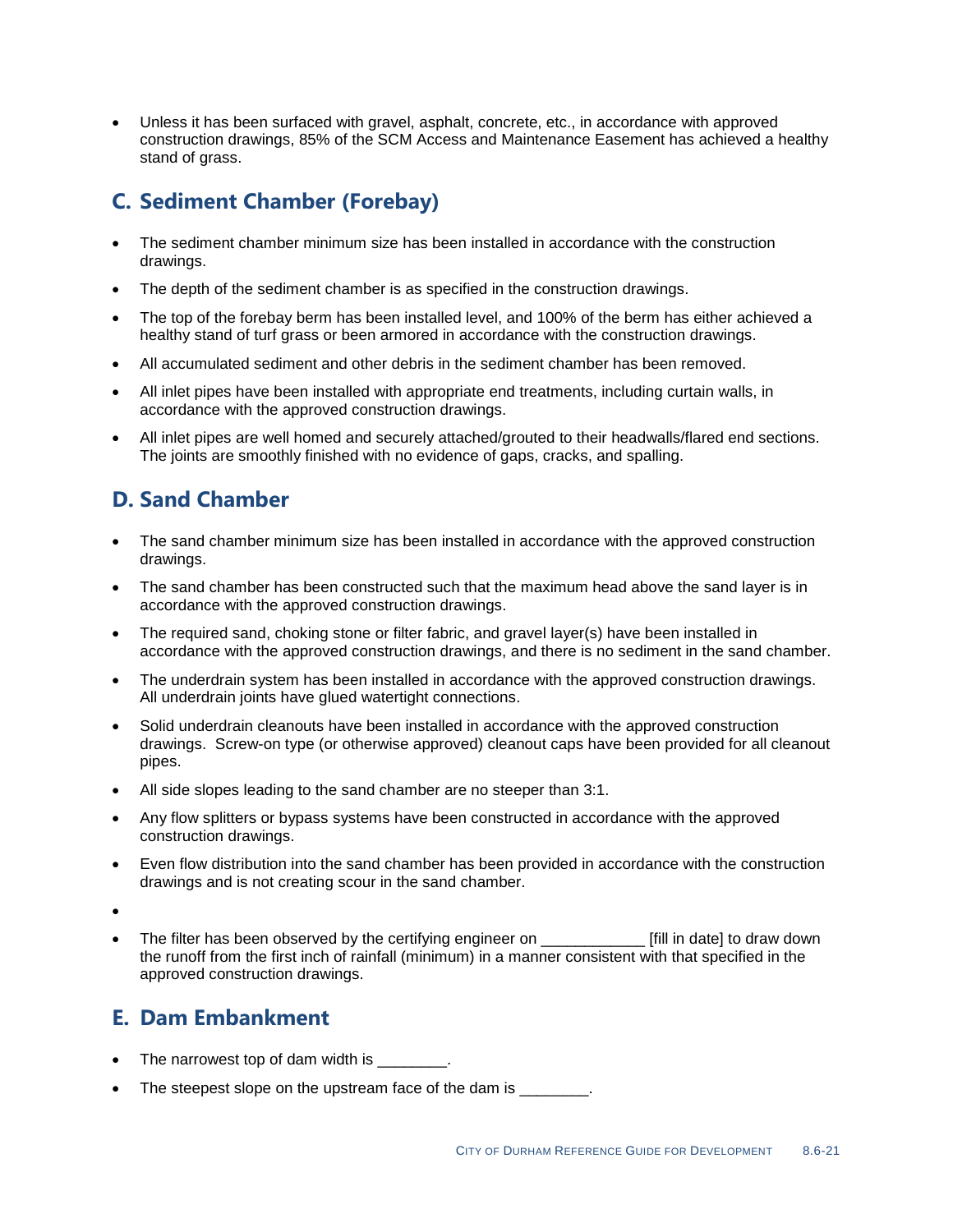- The steepest slope on the downstream face of the dam is  $\qquad \qquad$ .
- Based on manual rod probings of the dam, particularly in the zones over and around the principal spillway pipe, the dam appears to have been well compacted.
- The dam and dam foundation, groin, toe, and abutment areas are completely free of trees, landscaping, and other woody growth.
- The dam has been fine graded and is free of ruts, erosion, etc.
- 85% of the SCM slopes (cut slopes and dam embankment) and dam foundation, groin, toe, and abutment areas have achieved a healthy stand of grass. The dam is not overgrown and there is no undesirable vegetation.
- No evidence of seepage was noted on the downstream face of the dam.

### **F. Emergency/Outlet Spillway**

- The narrowest width of the control section is  $\qquad \qquad$ .
- The side slopes of the control structure are [Left] and [Right]  $\qquad \qquad$ .
- The size, shape, and alignment of the exit channel are in accordance with the construction drawings.
- Armoring has been installed in accordance with the construction drawings
- The spillway has been fine graded and is free of ruts, erosion, etc.
- Excluding the hard-surfaced armored area, 85% of the spillway has achieved a healthy stand of grass. The spillway is not overgrown and there is no undesirable vegetation.

### **G. Riser/Control Structure**

- The riser/control structure is reinforced concrete.
- The diameter or opening dimensions of the riser is/are \_\_\_\_\_\_\_\_.
- A top, peak-roofed trash rack has been provided and bolted down to the riser, or, if the riser is of a different configuration, it has been constructed in accordance with the construction drawings.
- A trash rack access hatch (minimum  $2' \times 3'$ ) and steps down the inside of the riser have been provided.
- The riser structure and all appurtenant devices appear to be sound.
- The riser is free of debris or obstructions.
- For precast structures, the barrel sections were installed with gasketted joints, adjacent riser barrel sections have been bolted together with stainless steel strapping, and there is no evidence of leakage at the joints.
- All orifices, siphons, ports, and weirs were installed in accordance with the construction drawings.
- The anti-flotation ballast has been provided in accordance with the construction drawings.
- A placed concrete invert to the invert out of the principal spillway pipe (PSP) has been provided.

### **H. Principal Spillway Pipe**

• The PSP is reinforced concrete with a minimum pipe strength conforming to ASTM C-76 Class III standards.